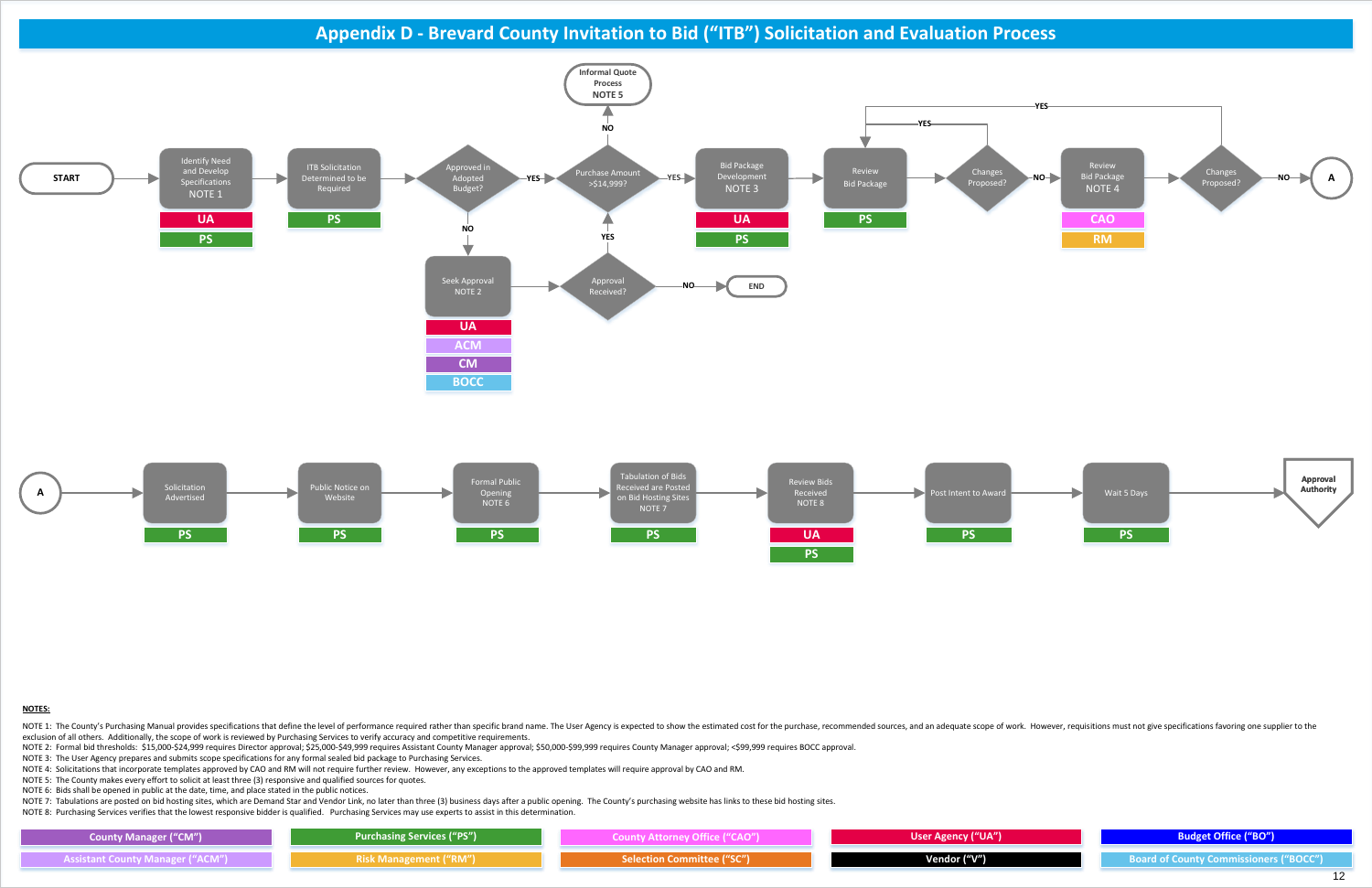## **NOTES:**

NOTE 1: The County's Purchasing Manual provides specifications that define the level of performance required rather than specific brand name. The User Agency is expected to show the estimated cost for the purchase and an a Additionally, the scope of work is reviewed by Purchasing Services to verify accuracy and competitive requirements.

NOTE 2: Formal proposal thresholds: \$15,000-\$24,999 requires Director approval; \$25,000-\$49,999 requires Assistant County Manager approval; \$50,000-\$99,999 requires County Manager approval; <\$99,999 requires BOCC approval.

NOTE 3: The User Agency prepares and submits scope specifications and evaluation criteria to be used for any formal sealed proposal package to Purchasing Services.

NOTE 4: Solicitations that incorporate templates approved by CAO and RM will not require further review. However, any exceptions to the approved templates will require approval by CAO and RM.

NOTE 8: Each committee member shall then rank each proposal's score, with the highest score given a number one (1) and so on, until all vendors have a ranked score. A scoring sheet shall be completed by each voting committ for award.

NOTE 5: The County makes every effort to solicit at least three (3) responsive and qualified sources for quotes.

NOTE 6: Proposals shall be opened in public at the date, time, and place stated in the public notices.

NOTE 7: For RFPs, price will be objectively scored, as shown, when applicable and where able to do so. Experience, capacity for additional work and references are some of the additional criteria evaluated when scoring prop

**Appendix D - Brevard County Request for Proposal ("RFP") Solicitation and Evaluation Process**

<span id="page-1-0"></span>

NOTE 9: The short list includes the highest ranked proposal(s) that have met all solicitation requirements and are in final consideration for award.

| <b>County Manager ("CM")</b>            | <b>Purchasing Services ("PS")</b> | County Attorney Office ("CAO")    | User Agency ("UA") |
|-----------------------------------------|-----------------------------------|-----------------------------------|--------------------|
| <b>Assistant County Manager ("ACM")</b> | Risk Management ("RM")            | <b>Selection Committee ("SC")</b> | Vendor ("V")       |



**Assistant County Manager ("ACM") Selection Committee ("SC") Vendor ("V") Board of County Commissioners ("BOCC")**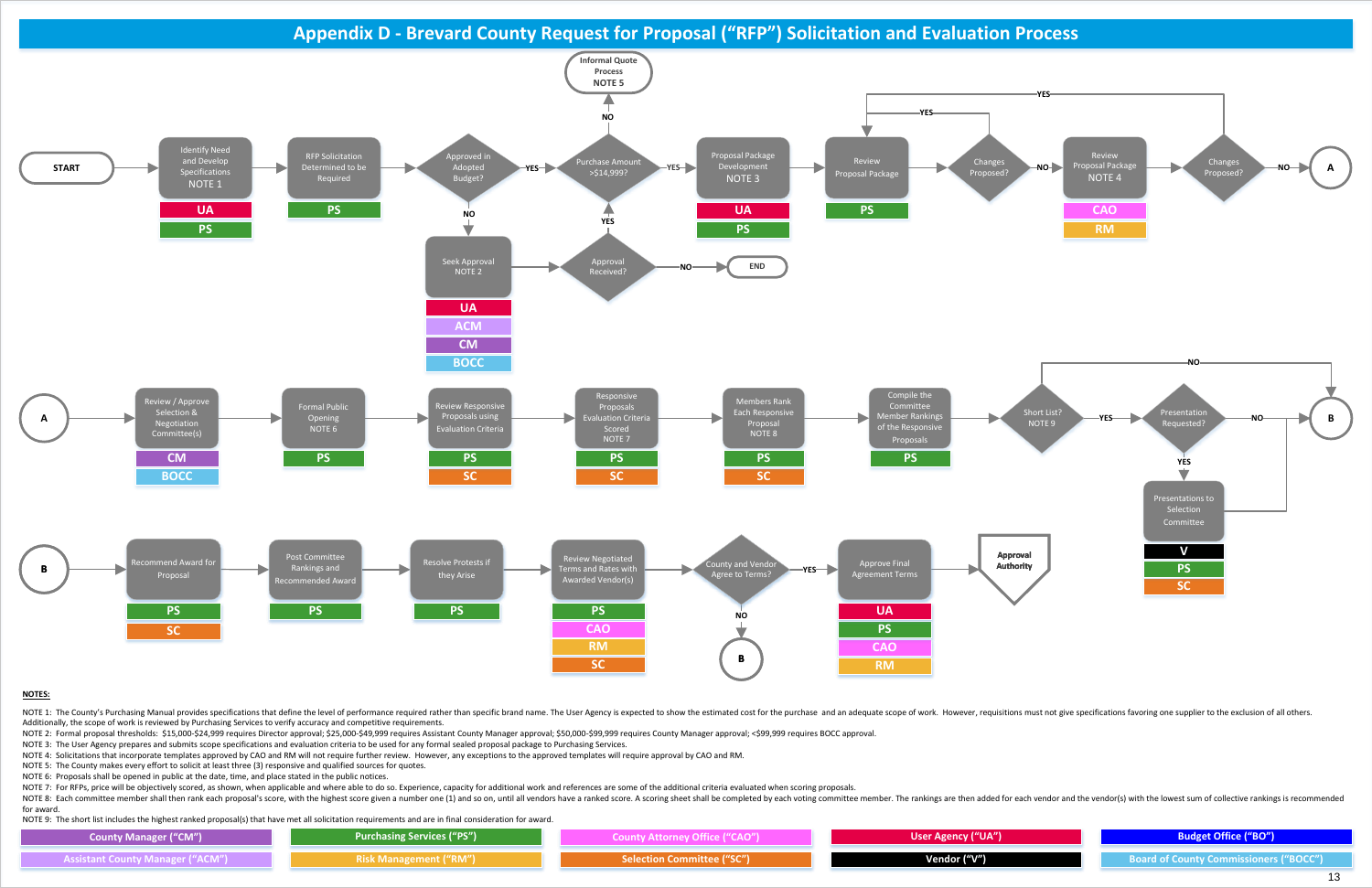### **NOTES:**

NOTE 1: BCC-26 requires the details of recommended projects shall be submitted to the Board for consideration. If approved, the Board minutes shall reflect approval of the project, method of financing, and appointment of a

NOTE 2: The User Agency prepares and submits scope of services for any RFQ package to Purchasing Services.

NOTE 3: Submissions shall be opened in public at the date, time, and place stated in the public notices.

NOTE 5: Based on criteria in BCC-25 and BCC-26, each committee member shall then rank each submission's score, with the highest score, with the highest score given a number one (1) and so on, until all submissions have a r lowest sum of collective rankings is recommended for award.

NOTE 4: Submissions are evaluated by the best qualifications and capability to perform. See BCC-25 and BCC-26 for further qualifications and requirements.

**Appendix D - Brevard County Request for Qualifications ("RFQ") Solicitation and Evaluation Process**



NOTE 6: The short list includes the highest ranked submission(s) that have met all solicitation requirements and are in final consideration for award.

| <b>County Manager ("CM")</b>            | Purchasing Services ("PS")    | County Attorney Office ("CAO")    | User Agency ("UA") |
|-----------------------------------------|-------------------------------|-----------------------------------|--------------------|
| <b>Assistant County Manager ("ACM")</b> | <b>Risk Management ("RM")</b> | <b>Selection Committee ("SC")</b> | Vendor ("V")       |





**Assistant County Manager ("ACM") Selection Committee ("SC") Vendor ("V") Board of County Commissioners ("BOCC")**